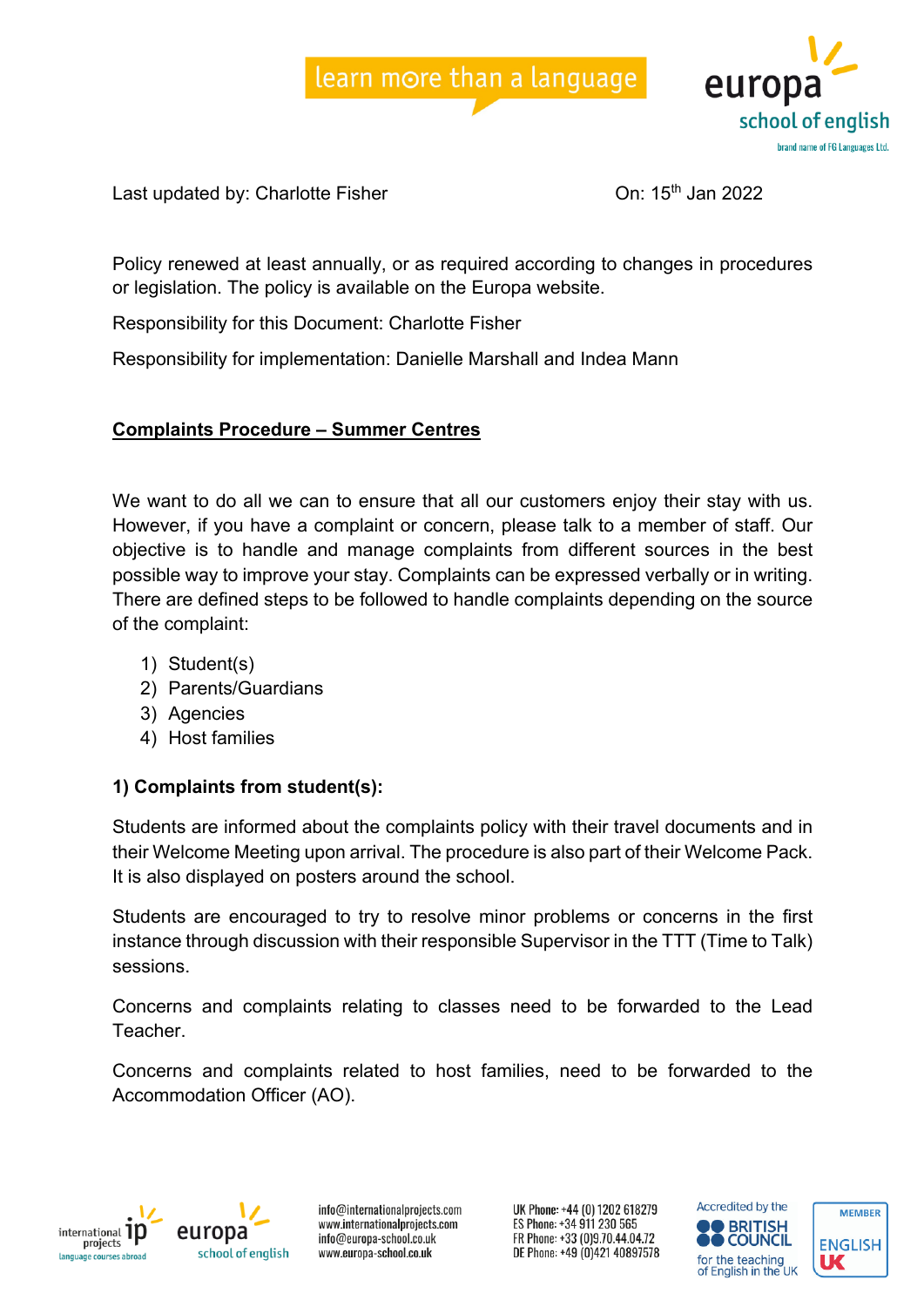# learn more than a language



All other concerns and complaints will be dealt with by the Centre Manager and Centre **Administrator** 

All concerns that cannot be solved immediately are taken down in a complaint record. The complaint, the plan of action and the results will be logged in the complaint record and sent to the head office on a regular basis once per week.

Depending on the urgency of a complaint, action needs to be taken within 24 hours after receiving the complaint.

All parties are informed of any follow up required concerning the complaint raised.

### **2) Complaints from Parents/Guardians:**

Parents/Guardians usually complain to the head office. From there the complaint will be forwarded to the Centre Manager/Centre Administrator.

Action is to be taken within 24 hours after receiving the complaint and a report is written to head office so that they can inform the parents/guardians about any follow up action taken. In urgent cases, the Centre Manager will talk directly to parents/guardians concerning a complaint. The head office will ask the parents/guardians for feedback after the process.

### **3) Complaints from Agencies:**

Agencies complain to the head office or to the Centre Manager via their Group Leaders. Complaints to the head office will be forwarded to the Centre Manager/Centre Administrator.

Action is to be taken within 24 hours after receiving the complaint and a report is written to record all actions taken. The agency making the complaint is informed about any follow up action taken to solve the problem.

In urgent cases, the Centre Manager will talk to the agency directly. The head office will ask the agency for feedback after the process.

### **4) Complaints concerning Host Families:**

Both host families and students are encouraged to talk freely about any concerns or problems arising. However, sometimes they need help with this process.

Host families and students can express their concerns to the local Accommodation Officer. He or she will advise the host families about the best course of action. If necessary, he will take another team member of staff to talk to the student.



europa school of english

info@internationalprojects.com www.internationalprojects.com info@europa-school.co.uk www.europa-school.co.uk

UK Phone: +44 (0) 1202 618279 ES Phone: +34 911 230 565 FR Phone: +33 (0)9.70.44.04.72 DE Phone: +49 (0)421 40897578



**MEMBER** 

**ENGLISH** 

UC